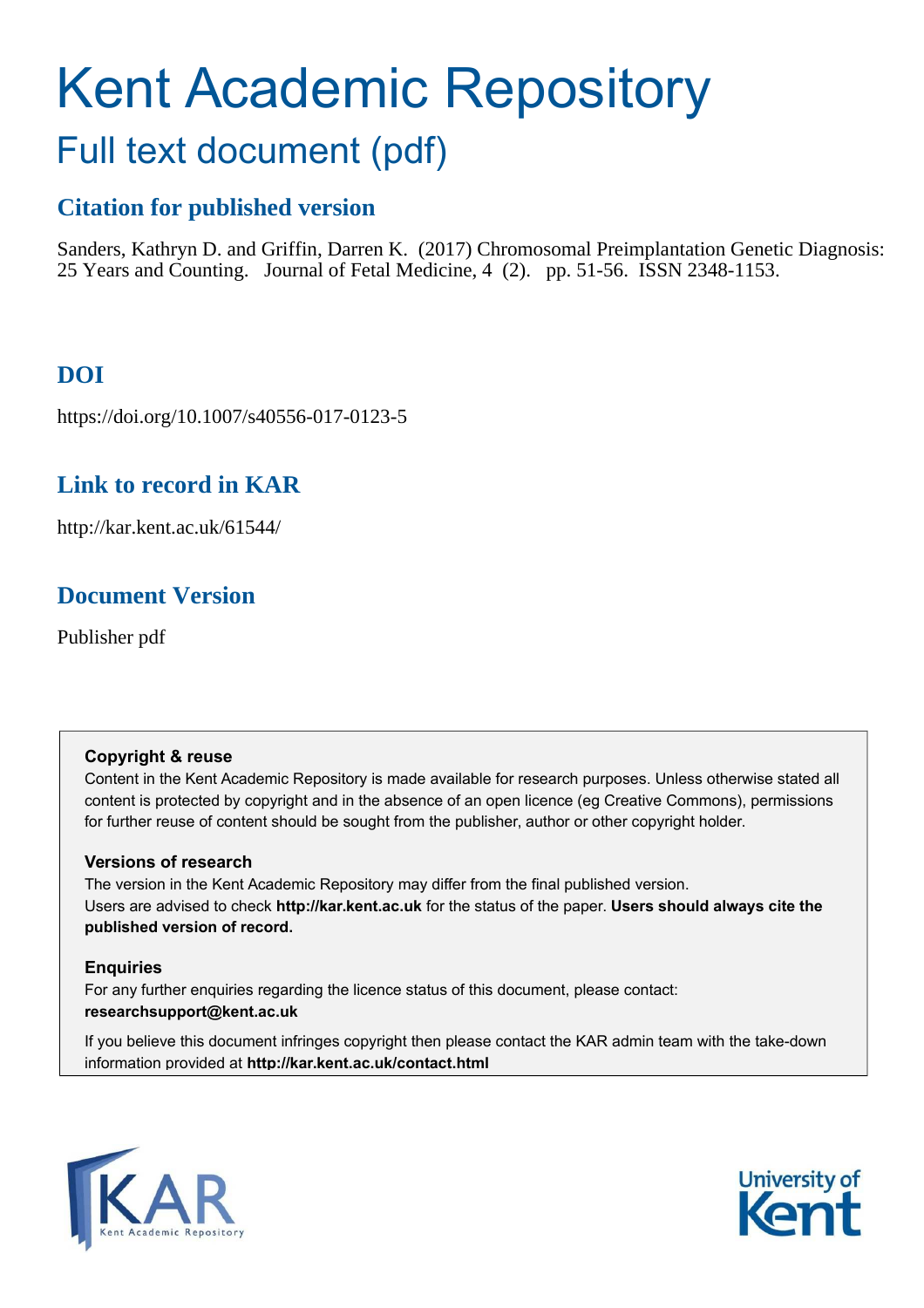REVIEW ARTICLE



## Chromosomal Preimplantation Genetic Diagnosis: 25 Years and Counting

Kathryn D. Sanders<sup>1,2</sup> · Darren K. Griffin<sup>1</sup>

Received: 7 March 2017 / Accepted: 21 March 2017  $©$  The Author(s) 2017. This article is an open access publication

Abstract Preimplantation genetic diagnosis (PGD), first successfully carried out in humans in the early 1990s, initially involved the PCR sexing of embryos by Y- (and later also X-) chromosome specific detection. Because of the problems relating to misdiagnosis and contamination of this technology however the PCR based test was superseded by a FISH-based approach involving X and Y specific probes. Sexing by FISH heralded translocation screening, which was shortly followed by preimplantation genetic screening (PGS) for Aneuploidy. Aneuploidy is widely accepted to be the leading cause of implantation failure in assisted reproductive technology (ART) and a major contributor to miscarriage, especially in women of advanced maternal age. PGS (AKA PGD for aneuploidy PGD-A) has had a chequered history, with conflicting lines of evidence for and against its use. The current practice of trophectoderm biopsy followed by array CGH or next generation sequencing is gaining in popularity however as evidence for its efficacy grows. PGS has the potential to identify viable embryos that can be transferred thereby reducing the chances of traumatic failed IVF cycles, miscarriage or congenital abnormalities and facilitating the quickest time to live birth of chromosomally normal offspring. In parallel to chromosomal diagnoses, technology for PGD has allowed for improvements in accuracy and efficiency of the genetic screening of embryos for monogenic disorders. The number of genetic conditions available for screening has increased since the early days of PGD, with the human

 $\boxtimes$  Darren K. Griffin d.k.griffin@kent.ac.uk

1 School of Biosciences, University of Kent, Canterbury CT2 7NJ, UK

<sup>2</sup> Genesis Genetics Ltd, London Biosciences Innovation Centre, Royal College Street, London NW1 0NH, UK fertilization and embryology authority currently licensing 419 conditions in the UK [[1\]](#page-4-0). A novel technique known as karyomapping that involves SNP chip screening and tracing inherited chromosomal haploblocks is now licensed for the PGD detection of monogenic disorders. Its potential for the universal detection of chromosomal and monogenic disorders simultaneously however, has yet to be realized.

Keywords Preimplantation genetic screening -Preimplantation genetic diagnosis · Aneuploidy · Fluorescent in situ hybridization · Karyomapping · Next generation sequencing

#### Introduction

Preimplantation Genetic Diagnosis PGD is essentially a medical intervention designed to minimize the chances of transfer of genetically abnormal embryos in an IVF setting. Its primary utility is to help families at risk of transmitting genetic disorders conceive a normal child and/or to improve IVF success rates by the selective implantation of chromosomally normal embryos. Typically, the process involves referral and genetic counselling for the nature of the specific problem, standard IVF, embryo biopsy, genetic diagnosis of the biopsied cells then selective transfer of embryo(s) thought to be genetically normal.

#### The First PGD Cases

The first recorded PGD case in model species was a chromosomal one, performed to control sex ratio in rabbits [\[2](#page-4-0)]. Gardner and Edwards successfully assessed trophoblast fragments for inactive sex chromatin (Barr body)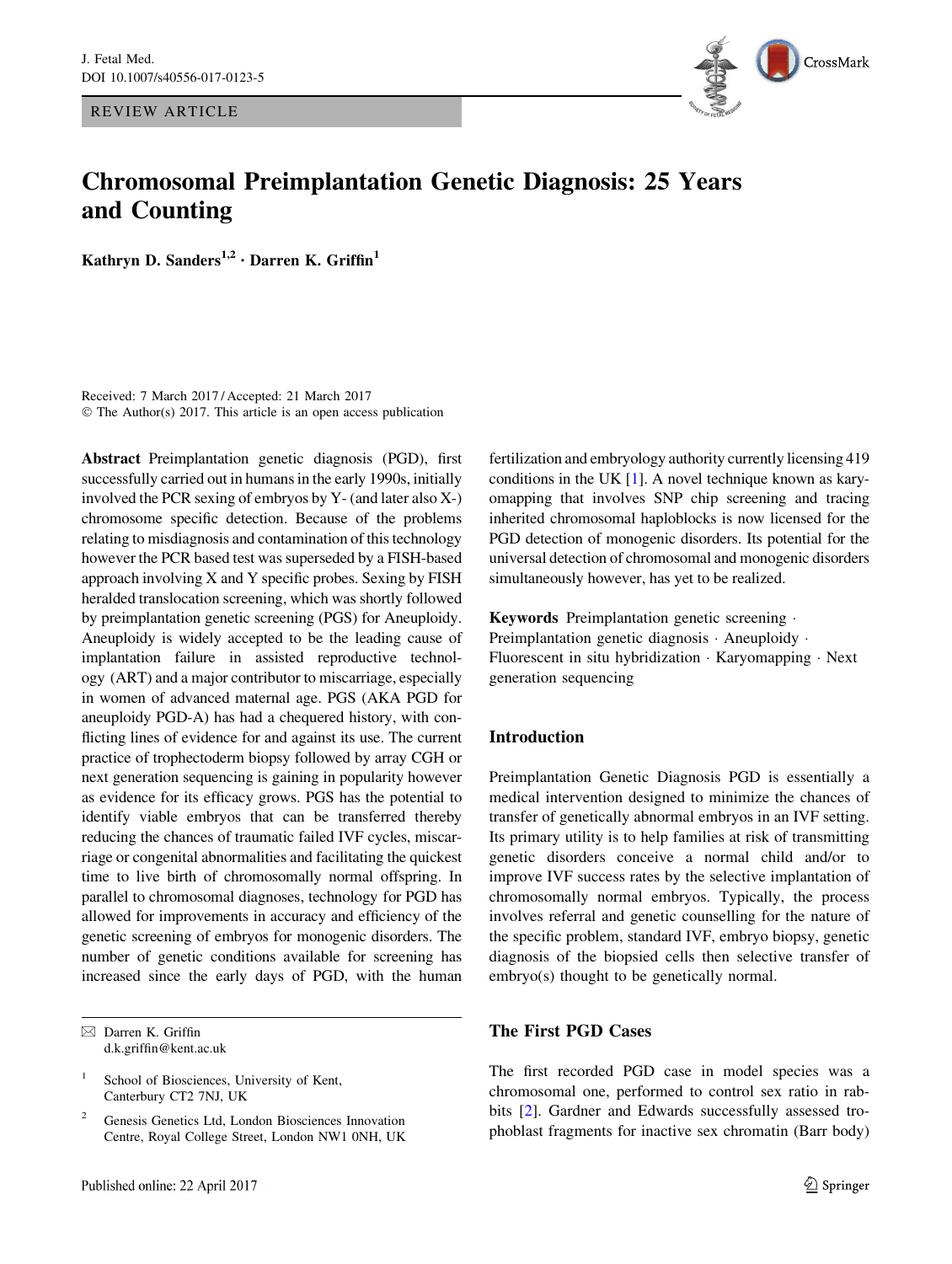in females and thereby accurately determined the sex of blastocysts. Application of this technology to humans clearly had the potential to screen for X-linked recessive diseases before implantation of an embryo, avoiding invasive prenatal assessments and the possibility of a difficult decision deciding whether to terminate. Following the development of in vitro fertilization (IVF) in 1978 [\[3](#page-4-0)], clinical progress in this area became possible and thus, in 1990, the first human embryos underwent blastomere biopsy and the sex was established by PCR amplifying a Y-specific repeat sequence. The unaffected female embryos having two copies of the X chromosome and thus no amplified signal lacking the Y were transferred, resulting in successful pregnancy and healthy live birth free from the X-linked condition [[4\]](#page-4-0). This led the way to PGD in other monogenic conditions such as cystic fibrosis, which was successfully achieved in 1992 [\[5](#page-4-0)]. Early PGD used polymerase chain reaction (PCR) to amplify short fragments of the known affected region of DNA using nested primers; providing confirmation if the cell and thus embryo possessed the sequence which coded for the condition in question. Thereafter, for most of the history of PGD diagnoses were either monogenic, usually involving increasingly sophisticated variants of PCR, or chromosomal, initially involving fluorescent in situ hybridization (FISH), but later involving whole karyotype screening approaches. The purpose of this review is to concentrate on the chromosomal side of the diagnoses.

FISH was first introduced clinically in 1992 to sex embryos using probes specific to X and Y chromosomes [\[6](#page-4-0), [7\]](#page-4-0). It is thus 25 years since we performed the first chromosomal PGD cases. Later in 1993, the first aneuploidy screening cases using FISH were carried out, assessing chromosome copy numbers of the most common trisomies associated with live birth defects X, Y, 13, 18 and 21 [[8,](#page-4-0) [9\]](#page-4-0). The number of chromosomes that could be screened simultaneously was limited by the colours of the probes: red, yellow, green, aqua and blue. PGS most commonly was used for patients undergoing IVF with the following indications: advanced maternal age (AMA), recurrent miscarriage, recurrent implantation failure and those with severe male factor infertility. By screening embryos to identify and transfer chromosomally normal embryos, IVF success rates and pregnancy outcomes should be improved.

#### The Trouble with PGS

Initial, retrospective, studies of PGS indicated that there was an increase in implantation rates and decrease in pregnancy loss following PGS with FISH [[9,](#page-4-0) [10\]](#page-4-0). Several, randomized controlled trials (RCTs) challenged this however, showing either no significant improvement or a detrimental effect on successful outcomes of IVF [[11,](#page-4-0) [12](#page-4-0)]. There are differing opinions regarding why these studies had varying outcomes. Firstly, there is concern that the process of embryo biopsy at the cleavage stage could have an adverse effect on the embryo, at this stage in embryo development there are normally 8 cells, removing one of these could reduce the success of the future development of that embryo. Related to this, the other remaining cells (and hence the developmental potential of the embryo) could be damaged in the biopsy process and this could be operatordependent. Therefore, the studies that saw a decrease in implantation rate when compared to standard IVF without PGS, have been criticized for inadvertently causing damage during the biopsy process in those embryos which were later transferred and failed to implant. Secondly, it is known that embryos can present some degree of chromosomal variation between cells or mosaicism. For some cases of PGS it is possible that the cell that is screened will present as chromosomally normal, where in fact the other cells are abnormal, creating a false negative result. Thirdly, another possible contributor is that with most PGS studies using FISH, not all chromosomes are analysed. The chromosomes that are screened may have appeared euploid, but those chromosomes that have not been screened could be aneuploid, resulting in the transfer of an abnormal embryo. The practice of PGS in the clinical setting ultimately declined following the publication of these RCTs. FISH in most clinical IVF cases is now not the method of choice, in part due to lack of confidence in the technique but also from the emergence of advanced technology which was subsequently applied to PGS.

#### Trophectoderm Biopsy and Improved Methods for PGS and PGD

Improved culture conditions leading to a greater number of embryos reaching the blastocyst stage in regular IVF presented an opportunity for an improved approach to PGS protocols. Trophectoderm biopsy on day 5 of embryo development was now an attractive option over the conventional blastomere biopsy on day 3. The advantage of trophectoderm biopsy is clear, by day 5 of embryo development there are many cells that make up both the inner cell mass (ICM) and the trophectoderm. Removing a few cells from the trophectoderm while leaving the ICM undisturbed in theory has the potential for less adverse effects on the developing embryo and the advantage of providing more cells for analysis, than blastomere biopsy. A study by Kokkali et al. [[13\]](#page-4-0) demonstrated an improved implantation rate with blastocyst biopsy over cleavage biopsy and subsequent studies support these findings [\[14](#page-4-0)].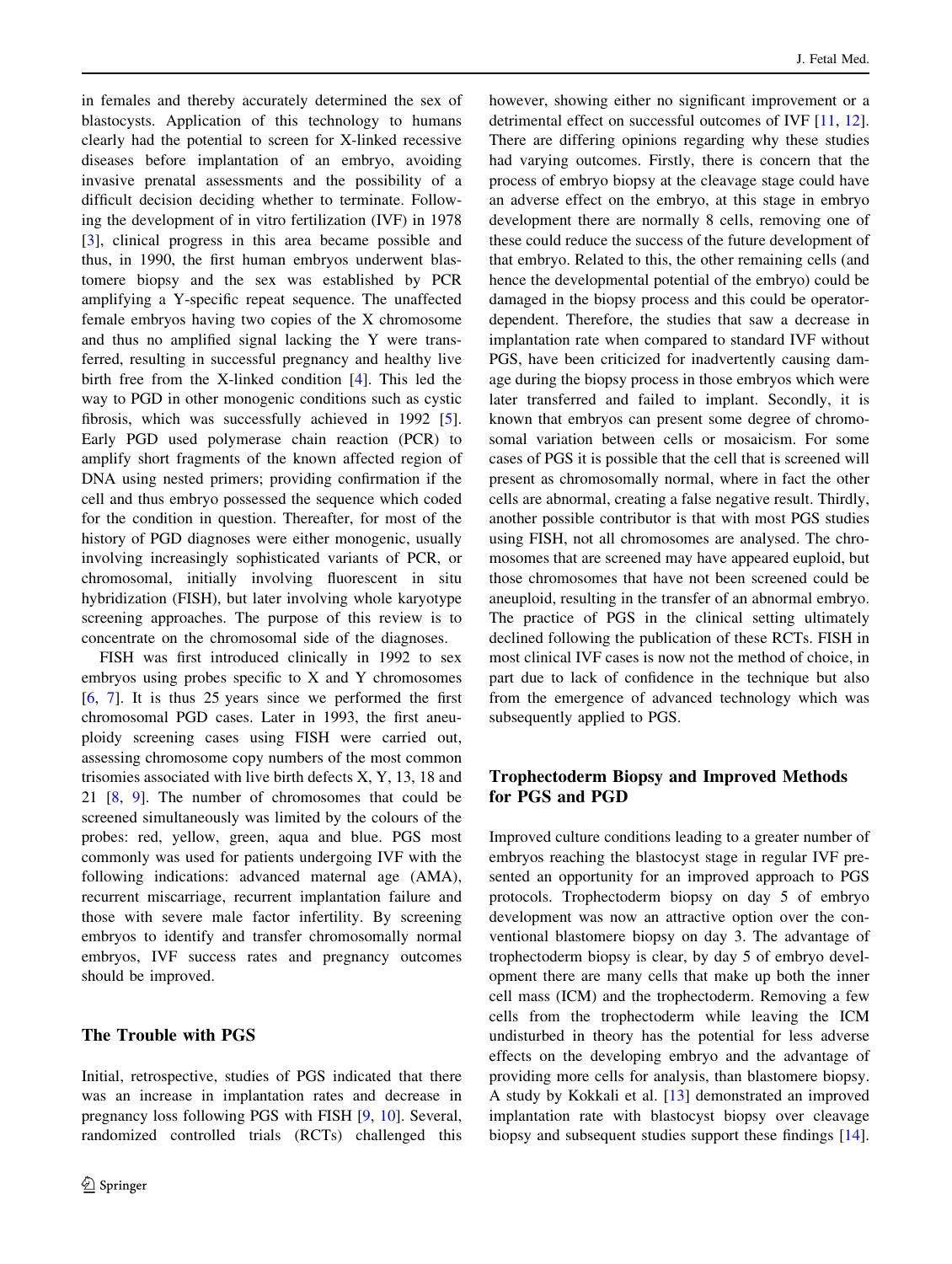More recently, it has been shown that trophectoderm biopsy can be more consistent and reproducible across different practitioners and clinics compared to blastomere biopsy  $[15]$  $[15]$ .

Perhaps the major technical advance in our ability to screen biopsied cells for chromosome abnormalities was the development of whole genome amplification (WGA) [\[16](#page-4-0), [17](#page-4-0)]. This approach increases the amount of available DNA where only small amounts are initially available from single cells. WGA enables multiple tests to be carried out, for example, PGS and PGD simultaneously, while benefiting from an increase in accuracy and sensitivity. Another benefit is that WGA products can be stored for later subsequent analysis in the instance of test failure or to confirm findings. WGA enabled array comparative genomic hybridization (aCGH) for the analysis of all chromosome copy number. aCGH essentially compares the amplified DNA labelled in one fluorescent colour with known, normal DNA labelled in another colour simultaneously hybridized to a genome-wide microarray. Chromosome-by-chromosome ratio analysis gives an indication of cytogenetic gain or loss e.g., trisomy or monosomy. Randomized clinical trials suggest benefits for screening by aCGH in terms of the usual outcomes used to measure IVF success [[18\]](#page-4-0).

Another application of WGA was that multiplex PCR was successfully adapted for PGD, this allowed for the simultaneous analysis of linked markers to screen for monogenic conditions as well as aneuploidy for selected chromosomes. This permitted screening of multiple conditions, with greater accuracy as allele dropout (ADO where a heterozygous individual was erroneously called as homozygous due to allele specific amplification) presented less of an issue with this technique than that seen with earlier applications of PGD due to the fact that multiple loci could be screened. Human leukocyte antigen (HLA) typing, also known as saviour siblings, could also be combined with aneuploidy and monogenic PGD and was first successfully performed using PGD in 2000 [\[19](#page-4-0)]. This process establishes a pregnancy and live birth that is a HLA-match to an existing sibling, by selecting an embryo which is a HLA-match for transfer who can then be a stem cell transplant donor for their older brother or sister. As most couples requiring this form of PGD are of AMA there is therefore a potential benefit to be able to combine this with PGS [[20\]](#page-4-0).

#### Is There Still a Problem with PGS?

Despite improvements in technology there is still an ongoing debate regarding the effectiveness of PGS for improved implantation and ongoing pregnancy rates. There have been several studies that have shown an improvement

when PGS is used. A systematic review by Lee et al. [[21\]](#page-4-0) where they combined the findings of 19 articles, which were comprised of 3 RCTs and 16 observational studies, showed that PGS overall had improved success rates when compared to morphology based embryo selection. While, RCTs are considered the best design for research, the nature of ART in the clinical setting makes it difficult to create studies that meet all the criteria of a RCT, for example patients will always want to be in the group with the best outcome, they may wish to switch groups during the study to get what they perceive to be the best outcome, this can skew results, but would be unethical not to let patients have a choice. There are also many more unknowns associated with this area of medicine, such as the complex interaction of the physiologies of two people (in order to produce a third). The comparison of different retrospective studies carried out in different clinics with varying approaches to ART and differing levels of biopsy practitioner skill can still play a big part in the variation of results presented. Ideally, all clinics would be uniform in their techniques to draw conclusive comparisons however this is not always practicable. It should also be kept in mind, in those cases where PGS does improve outcome, whether the cost implications associated with PGS match the increase in success rates. PGS techniques remain relatively high cost when added to a conventional IVF cycle. The effect on the patient however, is difficult to quantify. Couples undergoing IVF cycles with PGS may potentially avoid the transfer of an embryo which has a high chance of miscarriage, meaning that they will be able to progress to the next possibly successful cycle much quicker than if an aneuploid embryo is transferred, implanted and miscarried.

#### Karyomapping and Next Generation Sequencing (NGS)

Karyomapping, first developed in 2010 [[22\]](#page-4-0), is a method that uses the principles of linkage analysis and the inheritance of chromosomal haploblocks, in which the mother, father and a reference affected family member or grandparents are compared to map the origin of each chromosome inherited (and any crossovers between grandparental chromosomes). Karyomaps allow the tracking of affected genes that reside on these haploblocks, which can then subsequently be used for PGD to identify unaffected embryos before transfer. When applied to screening embryos this can also give valuable additional information to detect monosomy, uniparental disomy and meiotic trisomies. The karyomaps that are produced offer easy visualization of the chromosomes and present clearly where there is crossover of genetic material. Karyomapping has the advantage of allowing for diagnosis of genetic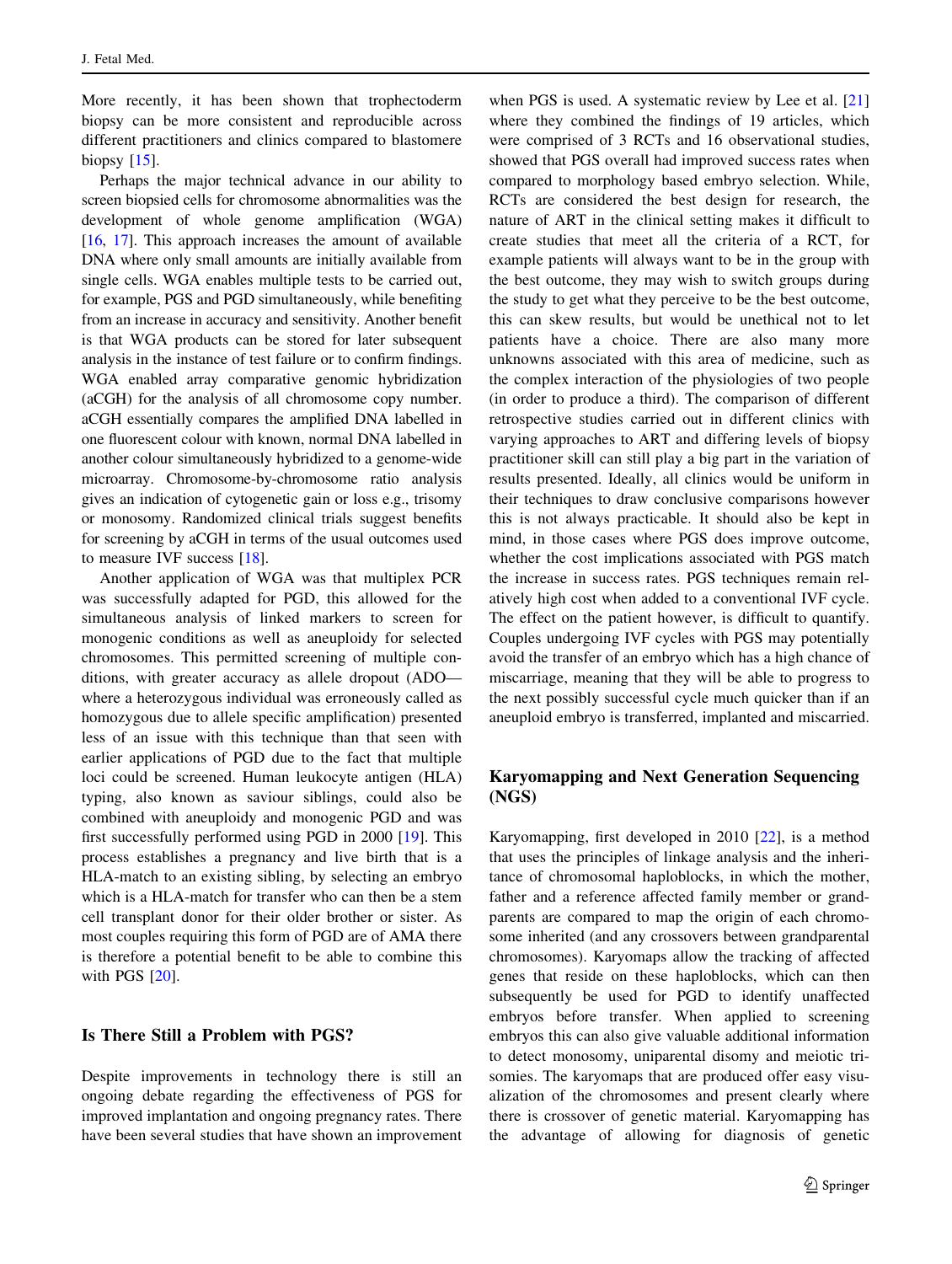<span id="page-4-0"></span>conditions, while simultaneously screening for chromosomal imbalances however its potential for the use in aneuploidy screening has yet to be realized [23]. This method has been made possible through whole genome sequencing, it is more commonly used with single nucleotide polymorphisms (SNPs) chip technology but can also be used alongside next generation sequencing (NGS). To date however, NGS has primarily been used for aneuploidy screening.

NGS is a high resolution whole genome sequencing technology that allows for the processing of samples at high throughput with a high level of accuracy. Recent studies show NGS to have 100% specificity and sensitivity making it superior to aCGH for PGS [[24\]](#page-5-0). NGS provides the ability to run samples simultaneously which gives the potential to make this technology lower cost and quicker than that seen with aCGH. It has also has the potential to identify small copy number variations (CNVs), which can affect embryo development and result in severe birth defects [\[25](#page-5-0)].

#### The Impact of Cryopreservation and ''Freeze All'' Strategies on PGS

ART has seen improvement in embryo cryopreservation techniques. In PGS, there has been a shift towards the cryopreservation of embryos and transfer later, when the status of embryos has been confirmed. Increased pregnancy success rates when screening for aneuploidy, have been attributed to the advancement of PGS technologies, such as aCGH and NGS. However, studies have shown there to be an improvement associated with frozen embryo transfer (FET) compared to fresh embryo transfer. This improvement is thought to be due to ovarian stimulation having a detrimental effect on the endometrium, which lowers implantation rate. This stimulation is not encountered during a frozen embryo transfer and could therefore lead to higher implantation rates [[26\]](#page-5-0). Further research is required to determine if PGS is offering increased pregnancy success rates in addition to those seen with FET.

#### What We Have Learnt from Research into PGS?

A greater understanding of meiosis, crossing over and molecular biology has led to improvements in PGD and PGS. Similarly however by studying the chromosomal aspects of PGS we can understand the basic biology of early human development better. One example is the incidence of mosaicism, previously it was believed that mosaicism was very rare and that in the case of trisomies it would be throughout all the cells in an embryo. Indeed some studies have suggested that most human embryos are aneuploid and mosaic. In a recent study by Maxwell et al. [\[27](#page-5-0)], WGA products that had initially been assessed using aCGH were retested using NGS. Embryos that had originally been determined to be euploid by aCGH were found to be mosaic by NGS, some of these mosaic embryos that had been transferred resulted in miscarriage, this provided an explanation as to why these pregnancies subsequently failed. However, other embryos that had been found to be mosaic through retesting using NGS were found to have resulted in a healthy live birth. Two per cent of all normal pregnancies are post zygotically mosaic; therefore, caution is required when considering mosaic embryos at the time of transfer. Further research is required to ascertain the prevalence of mosaic cells in embryos and the implications on pregnancy outcome.

We have learnt that aneuploidy in embryos is commonplace but we are learning more about the effect of abnormalities on embryo development. It has for instance been found that aneuploidy rates are lower at day 5 than day 3 [14], raising the possibility that some aneuploidies are corrected or selected against between day 3 and day 5. It has also been suggested that meiotic abnormality, for example in patients who are Robertsonian translocation carriers; can affect the segregation of other structurally normal chromosomes, this may results in an interchromosomal effect on the subsequent mitotic divisions and thus a higher abnormality rate in these patients than in other unaffected patients [[28](#page-5-0)]. It is beyond the scope of this review to cover all the biological implications of PGS findings, however the fact remains that it is a unique, fundamental system to study and much further research is still needed to address basic biological questions. For instance, we are still not entirely sure of the precise incidence, cell by cell, of aneuploidy in blastocyst embryos and, indeed, if a small amount of abnormality is commonplace in most embryos.

#### The Future and Conclusions

PGD and PGS have both come a long way since their first use in the early 1990s. We now believe that most embryos are aneuploid and that by transferring embryos that are aneuploid it is likely to result in failure to implant, miscarriage or the birth of an affected child. Pregnancy rate increases are consistently being reported more often when PGS is used however we still do not know if or when it is safe to transfer embryos with some level of postzygotic aneuploidy. Aneuploidy screening is of course only one of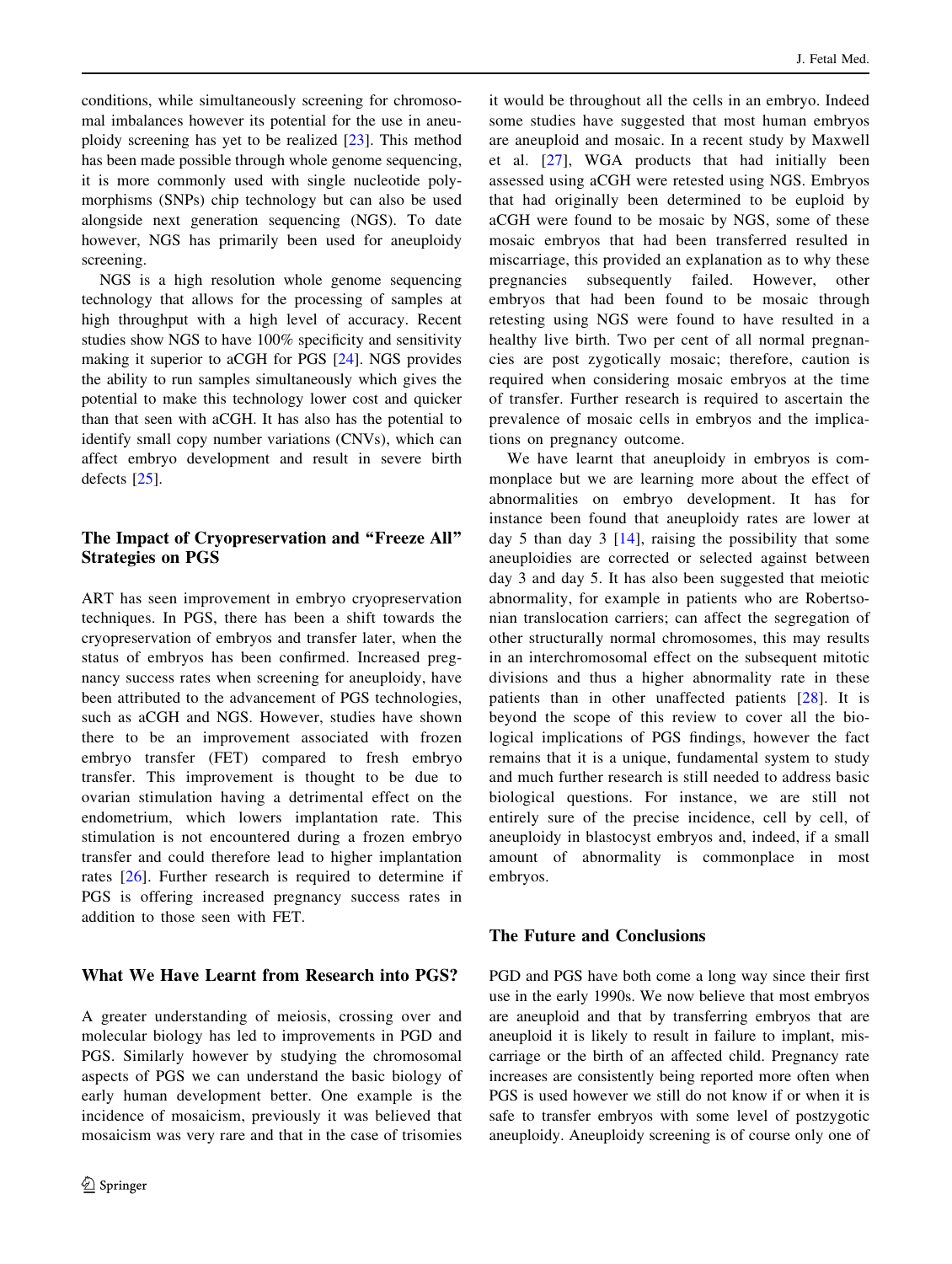<span id="page-5-0"></span>several selection strategies for assessing and determining embryos for transfer. All will require further review, ensuring the highest possible chances of IVF. It is undeniable that further research in the future is required to optimize PGS for clinical use. For instance, we need to understand mosaicism better; where a nonmosaic euploid embryo is available this will always be the first choice for transfer, but where mosaic embryos are all that is available we need to better understand under what circumstances these are safe to transfer. We need to understand the origin of trisomies; embryos with trisomies that are meiotic in origin should not be transferred, however we need to be better informed when detecting if a trisomy is postzygotic and the clinical outcome this will lead to, if transferred.

A final question therefore is: if PGS can be demonstrated to increase IVF significantly, should it be offered to all IVF patients? While aneuploidy is more prevalent among patients of AMA, there are still many embryos that are aneuploid in younger patients. Moreover, as previously mentioned, CNVs can affect any age group of patients, PGS optimized for CNV screening can be used to benefit all patients of any age. Such a suggestion is likely to be contentious, particularly among the opponents of PGS. In any event, the debate for and against PGS is likely to rage for some time yet. A consideration rarely aired however is the issue of whether it is unethical not to offer PGS, given its potential benefits.

Open Access This article is distributed under the terms of the Creative Commons Attribution 4.0 International License ([http://crea](http://creativecommons.org/licenses/by/4.0/) [tivecommons.org/licenses/by/4.0/\)](http://creativecommons.org/licenses/by/4.0/), which permits unrestricted use, distribution, and reproduction in any medium, provided you give appropriate credit to the original author(s) and the source, provide a link to the Creative Commons license, and indicate if changes were made.

#### **References**

- 1. HFEA. PGD conditions licensed by the HFEA. 2017. [http://](http://guide.hfea.gov.uk/pgd/) [guide.hfea.gov.uk/pgd/](http://guide.hfea.gov.uk/pgd/). Accessed 31 Jan 2017.
- 2. Gardner RL, Edwards RG. Control of the sex ratio at full term in the rabbit by transferring sexed blastocysts. Nature. 1968;218:346–8.
- 3. Steptoe PC, Edwards RG. Birth after the reimplantation of a human embryo. Lancet. 1978;2(8085):366.
- 4. Handyside AH, Kontogianni EH, Hardy K, Winston RML. Pregnancies from biopsied human preimplantation embryos sexed by Y-specific DNA amplification. Nature. 1990;344:768–70.
- 5. Handyside AH, Lesko JG, Tarín JJ, Winston RM, Hughes MR. Birth of a normal girl after in vitro fertilization and preimplantation diagnostic testing for cystic fibrosis. N Engl J Med. 1992;327:905–9.
- 6. Griffin DK, Wilton LJ, Handyside AH, Atkinson GHG, Winston RML, Delhanty JDA. Diagnosis of sex in preimplantation embryos by fluorescent in situ hybridisation. BMJ. 1993;306(6889):1382.
- 7. Delhanty JDA, Griffin DK, Handyside AH, Harper J, Atkinson GHG, Pieters MHEC, et al. Detection of aneuploidy and chromosomal mosaicism in human embryos during preimplantation

sex determination by fluorescent in situ hybridisation, (FISH). Hum Mol Genet. 1993;2(8):1183–5.

- 8. Schrurs BM, Winston RML, Handyside AH. Preimplantantion diagnosis of aneuploidy using fluorescent in situ hydridization: evaluation using a chromosome 18-specific probe. Hum Reprod. 1993;8(2):296–301.
- 9. Munne S, Lee A, Rosenwaks Z, Grifo J, Cohen J. Diagnosis of major chromosome aneuploidies in human preimplantation embryos. Hum Reprod. 1993;8(12):2185–91.
- 10. Gianaroli L, Magli MC, Ferraretti AP, Tabanelli C, Trengia V, Farfalli V, et al. The beneficial effects of preimplantation genetic diagnosis for aneuploidy support extensive clinical application. Reprod BioMed Online. 2005;10(5):633–40.
- 11. Schoolcraft WB, Katz-Jaffe MG, Stevens J, Rawlins M, Munne S. Preimplantation aneuploidy testing for infertile patients of advanced maternal age: a randomized prospective trial. Fertil Steril. 2009;92:157–62.
- 12. Mastenbrook S, Twisk M, van Echten-Arends J, Sikkema-Raddatz B, Korevaar JC, Verhoeve HR, et al. In vitro fertilization with preimplantation genetic screening. N Engl J Med. 2007;357(1):9–17.
- 13. Kokkali G, Traeger-Synodinos J, Vrettou C, Stavrou D, Jones GM, Cram DS, et al. Blastocyst biopsy versus cleavage stage biopsy and blastocyst transfer for preimplantation genetic diagnosis of b-thalassaemia: a pilot study. Hum Reprod. 2007;22(5):1443–9.
- 14. Harton GL, Munne S, Surrey M, Grifo J, Kaplan B, McCulloh DH, et al. Diminished effect of maternal age on implantation after preimplantation genetic diagnosis with array comparative genomic hybridization. Fertil Steril. 2013;100(6):1695–703.
- 15. Capalbo A, Ubaldi FM, Cimadomo D, Maggiulli R, Patassini C, Dusi L, et al. Consistent and reproducible outcomes of blastocyst biopsy and anueploidy screening across different biopsy practitioners: a multicentre study involving 2586 embryo biopsies. Hum Reprod. 2015;31(1):199–208.
- 16. Handyside AH, Robinson MD, Simpson RJ, Omar MB, Shaw MA, Grudzinskas JG, et al. Isothermal whole genome amplification from single and small numbers of cell: a new era for preimplantation genetic diagnosis of inherited disease. Mol Hum Reprod. 2004;10(10):767–72.
- 17. Wells D, Sherlock JK, Handyside AH, Delhanty JDA. Detailed chromosomal and molecular genetic analysis of single cells by whole genome amplification and comparative genomic hybridisation. Nucleic Acids Res. 1999;27(4):1214–8.
- 18. Rubio C, Rodrigo L, Mir P, Mateu E, Peinaddo V, Milan M, Al-Asmar N, Campos-Galindo I, Garcia S, Simon C. Use of array comparative genomic hybridization (array-CGH) for embryo assessment: clinical results. Fertil Steril. 2013;99:1044–8.
- 19. Verlinsky Y, Rechitsky S, Schoolcraft W, Strom C, Kuliev A. Preimplantation diagnosis for fanconi anemia combined with HLA matching. JAMA. 2001;285:3130–3.
- 20. Rechitsky S, Kuliev A, Sharapova T, Laziuk K, Ozen S, Barsky I, et al. Preimplantation HLA typing with aneuploidy testing. Reprod BioMed Online. 2006;12(1):89–100.
- 21. Lee E, Illingworth P, Wilton L, Chambers GM. The clinical effectiveness of preimplantation genetic diagnosis for aneuploidy in all 24 chromosomes (PGD-A): systematic review. Hum Reprod. 2015;30:473–83.
- 22. Handyside AH, Harton GL, Mariani B, Thornhill AR, Affara N, Shaw M-A, et al. Karyomapping: a universal method for genome wide analysis of genetic disease based on mapping crossovers between parental haplotypes. J Med Genet. 2010;47:651–8.
- 23. Natesan SA, Handyside AH, Thornhill AR, Ottolini CS, Sage K, Summers MC, et al. Live birth after PGD with confirmation by a comprehensive approach (karyomapping) for simultaneous